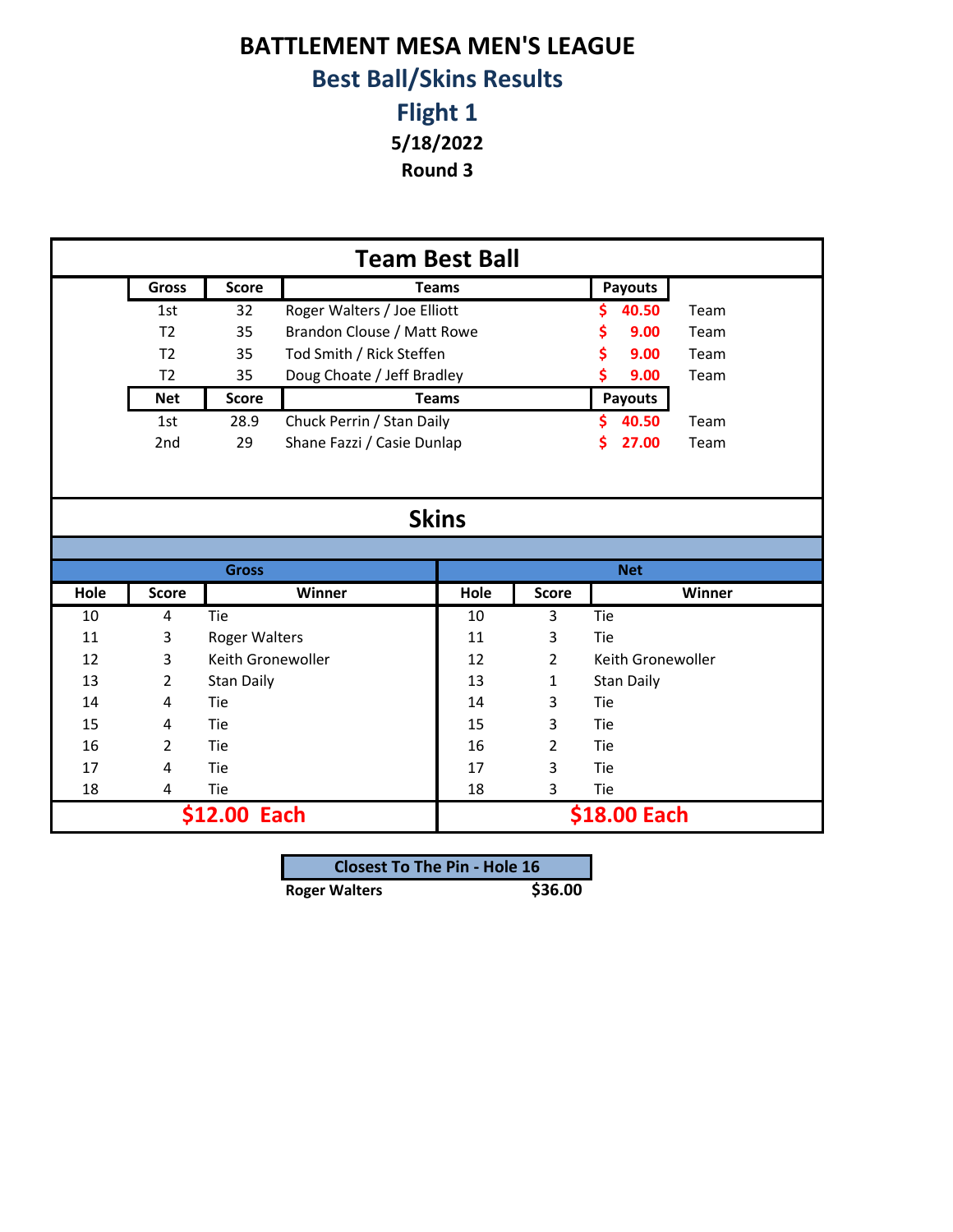## **BATTLEMENT MESA MEN'S LEAGUE Best Ball/Skins Results**

**Flight 2 5/18/2022**

**Round 3**

|                |              |                |                                     | <b>Team Best Ball</b> |                |                           |        |
|----------------|--------------|----------------|-------------------------------------|-----------------------|----------------|---------------------------|--------|
|                | Gross        | <b>Score</b>   |                                     | <b>Teams</b>          |                | <b>Payouts</b>            |        |
|                | 1st          | 37             | Jim Reed / Wendell Goad             |                       |                | 36.00<br>S                | Team   |
|                | 2nd          | 42             | Roger Schouten / Mitch Morgan       |                       |                | \$<br>24.00               | Team   |
|                |              |                |                                     |                       |                |                           |        |
|                | <b>Net</b>   | <b>Score</b>   |                                     | <b>Teams</b>          |                | Payouts                   |        |
|                | 1st          | 31.3           | James Martinez / Anthony Manzanares |                       |                | Ś<br>36.00                | Team   |
|                | 2nd          | 33.6           | Neil Leibowitz / Craig Teter        |                       |                | S<br>24.00                | Team   |
|                |              |                |                                     |                       |                |                           |        |
|                |              |                |                                     |                       |                |                           |        |
|                |              |                |                                     | <b>Skins</b>          |                |                           |        |
|                |              |                |                                     |                       |                |                           |        |
|                |              | <b>Gross</b>   |                                     |                       |                | <b>Net</b>                |        |
| Hole           | <b>Score</b> |                | Winner                              | Hole                  | <b>Score</b>   |                           | Winner |
| 1              | 4            | Tie            |                                     | 1                     | 3              | Tie                       |        |
| $\overline{2}$ | 4            | Tie            |                                     | $\overline{2}$        | 3              | Tie                       |        |
| 3              | 3            | Tie            |                                     | 3                     | $\overline{2}$ | Tie                       |        |
| 4              | 4            | Tie            |                                     | 4                     | 3              | Tie                       |        |
| 5              | 4            | Rodney Gaasch  |                                     | 5                     | 3              | Rodney Gaasch             |        |
| 6              | 4            | Tie            |                                     | 6                     | 3              | Tie                       |        |
| 7              | 5            | Tie            |                                     | 7                     | 3              | <b>Anthony Manzanares</b> |        |
| 8              | 2            | Roger Schouten |                                     | 8                     | 2              | Tie                       |        |
| 9              | 4            | Tie            |                                     | 9                     | 3              | Tie                       |        |
|                |              | \$14.00 Each   |                                     |                       |                | \$16.00 Each              |        |

| <b>Closest To The Pin - Hole 8</b> |         |
|------------------------------------|---------|
| <b>Neil Leibowitz</b>              | \$28.00 |